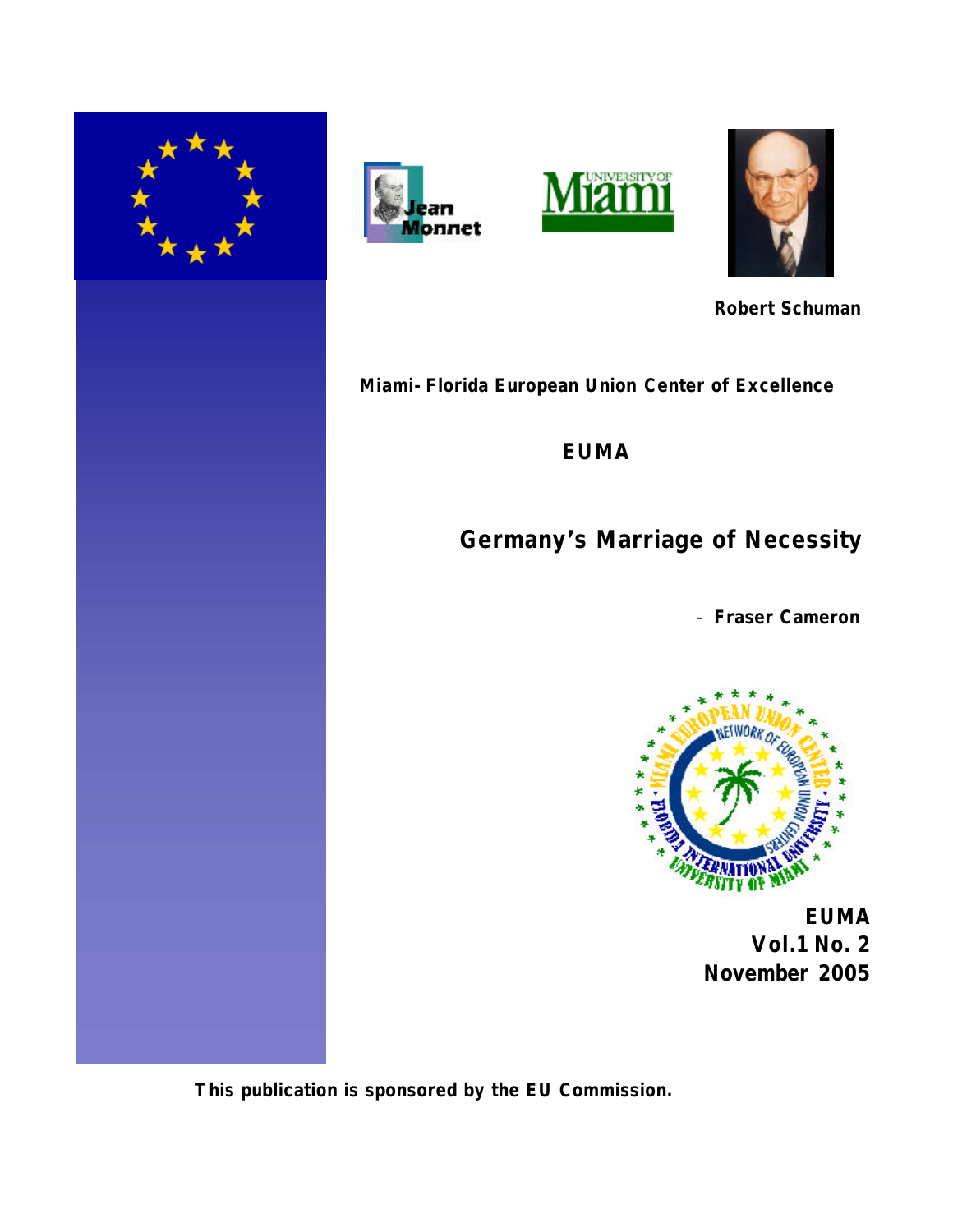# *EUMA*

*European Union Miami Analysis* **(EUMA)** is a by-weekly service of analytical essays on current, trend setting issues and developing news about the European Union.

These short papers (between 2,000 and 2,500 words in length) will be produced by the Miami-Florida European Union Center of Excellence (a partnership of the University of Miami and Florida International University) as an outreach service for the academic, business and diplomatic communities.

Among the topics to be included in the series, the following are suggested:

- $\triangleright$  The collapse of the Constitution and its rescue
- $\triangleright$  The British presidency of the EU
- $\triangleright$  Turkey: prospects of membership
- $\triangleright$  Impact of the German elections on the EU
- $\triangleright$  The budget impasse
- $\triangleright$  Immigration crisis and cultural challenges
- $\triangleright$  Security threats and responses
- $\triangleright$  The EU and Latin America
- $\triangleright$  The EU as a model and reference for inter-American integration
- $\triangleright$  The Common Agricultural Policy and other public subsidies
- $\triangleright$  The euro and the dollar
- $\triangleright$  EU responses to Katrina
- $\triangleright$  EU image in the United States

These topics form part of the pressing agenda of the EU and represent the multifaceted and complex nature of the European integration process. These short papers also seek to highlight the internal and external dynamics which influence the workings of the EU and its relationship with the rest the world.

Miami- Florida Center of Excellence **Jean Monnet Chair Staff:** University of Miami Joaquín Roy (Director) Coral Gables, FL 33124-2231 Maria Lorca (Research Assistant) Fax: (305) 284 4406 E-Mail: jroy@miami.edu Web: www.miami.edu/eucenter

1000 Memorial Drive Wendy Grenade (Associate Director/Editor) 101 Ferré Building Eloisa Vladescu (Editorial Assistant) Phone: 305-284-3266 Larisa Homarac (Research Assistant)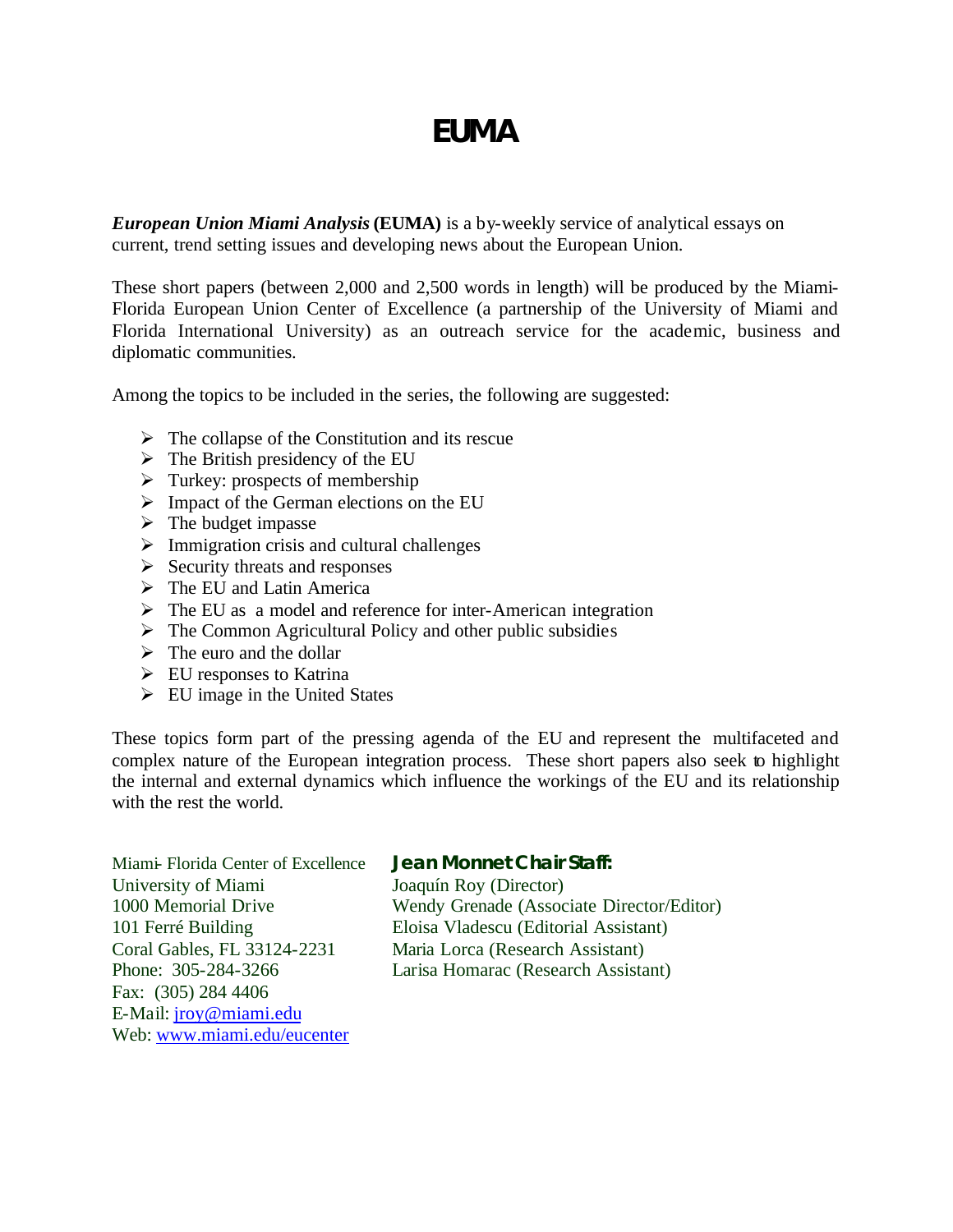## **Germany's Marriage of Necessity**

## **Fraser Cameron\***

#### **Miami-Florida European Union Center of Excellence University of Miami Miami, Florida November 2005**

 ∗ Fraser Cameron is Senior Advisor to the European Policy Center, a Brussels based think tank.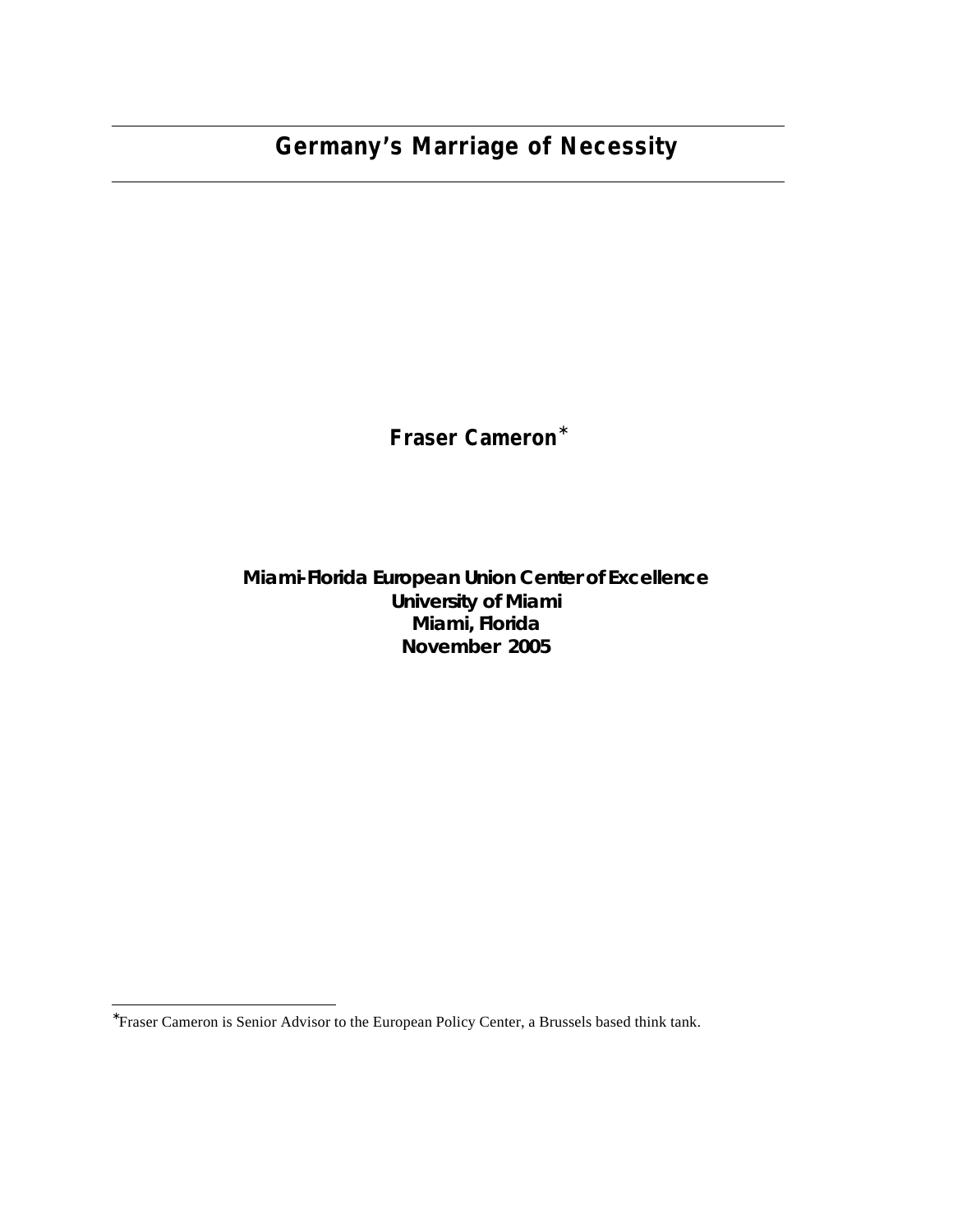### \_\_\_\_\_\_\_\_\_\_\_\_\_\_\_\_\_\_\_\_\_\_\_\_\_\_\_\_\_\_\_\_\_\_\_\_\_\_\_\_\_\_\_\_\_\_\_\_\_\_\_\_\_\_\_\_\_\_\_\_\_\_\_\_\_\_\_\_\_\_\_\_\_\_\_\_\_\_\_\_\_\_\_\_\_\_\_\_\_\_\_\_\_ *Germany's Marriage of Necessity*

**\_\_\_\_\_\_\_\_\_\_\_\_\_\_\_\_\_\_\_\_\_\_\_\_\_\_\_\_\_\_\_\_\_\_\_\_\_\_\_\_\_\_\_\_\_\_\_\_\_\_\_\_\_\_\_\_\_\_\_\_\_\_\_\_\_\_**

#### **Overview**

Today Germany will have its first female Chancellor, its youngest (51) head of government and the first from the former communist eastern part of the country. This will be only the second time since 1949, and the first since Germany was reunited in 1990, that the country will experience a grand coalition of Christian and Social Democrats. It was a lengthy and difficult process, rather like "mating porcupines" according to outgoing Chancellor Gerhard Schroeder.

What will be their priorities and what are the chances of success? To most Germans the coalition will be judged on whether it can reduce the country's huge five million unemployment figure. This will require renewed economic growth but there are sharp differences between the parties on how best to achieve this. There is little talk of renewal or flexibility. There is, however, greater agreement on the need to restore the public finances to good order and the parties have agreed a number of tax increases in an effort to reduce the ballooning budget deficit. Two other key areas are pension and healthcare reforms. For many years Germans have been used to lavish welfare benefits but the state can no longer afford such largesse. Getting the public to accept the need for cuts is another matter. On foreign policy there is a large measure of agreement with the emphasis on relations with France, Poland and the United States. But Washington should not expect an uncritical attitude by the new team in Berlin. The coalition agreement acknowledges the importance of good transatlantic relations but states clearly that differences should be discussed openly in a spirit of friendship and partnership. Europeans will be looking on anxiously to see whether the coalition can deliver because without reform in Germany the prospects elsewhere will remain bleak.

#### **Introduction**

When Angela Merkel is sworn in today as Germany's Chancellor she will be making history. She will be not only the first female occupant of the Chancellor's office but also the first leader from former communist East Germany to rise to the pinnacle of the political tree in Europe's most important country. Six months before the elections in September Merkel looked as if she was heading for a sweeping triumph and could govern with her preferred junior partner, the liberal Free Democrats. But during the election campaign the Social Democrats (SPD) made a surprising comeback led by Gerhard Schroeder, their charismatic leader and Chancellor. The SPD's recovery was aided by some major gaffes by Merkel's Christian Democrats (CDU) and its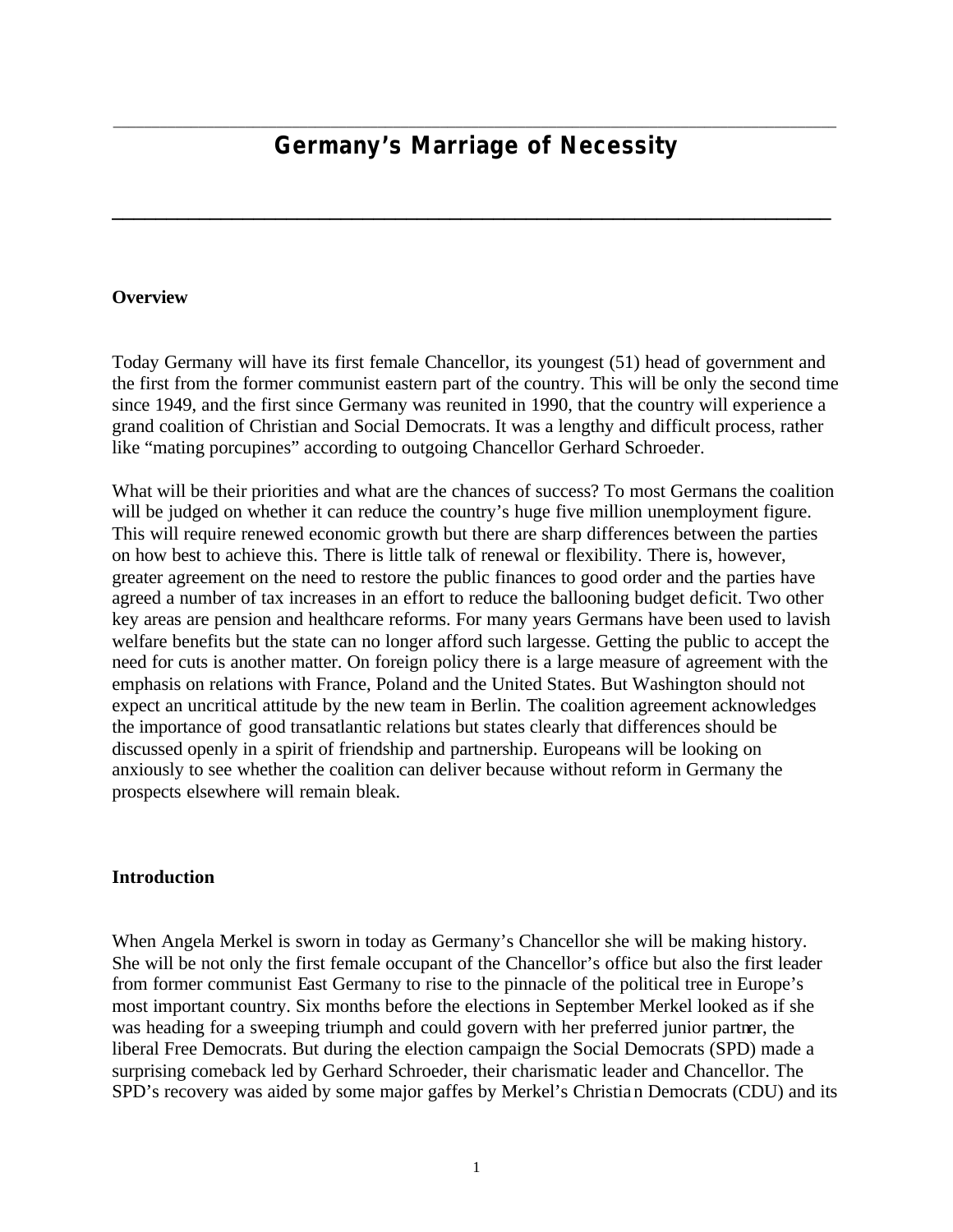sister party, the Bavarian Christian Social Union (CSU). Particularly damaging was the impression that a CDU-led government would introduce a flat tax. This was a propaganda gift to the SPD who convinced many uncommitted voters that such a change would only benefit the rich. Merkel's loss of a ten point poll lead and wafer-thin margin of victory has weakened her in the eyes of her party. But the pastor's daughter from the east did not box her way to the top spot in the CDU without displaying some fighting qualities. She quickly called a vote to underline her authority and postponed any analysis of the CDU's poor electoral performance until after the coalition negotiations were completed and she was safely installed in office.

#### *The Coalition*

It has taken over a month of hard bargaining to form the coalition and Merkel has paid a high price for her elevation to the Chancellor's office. She had to agree to the SPD taking eight ministries including foreign affairs (Franz-Walter Steinmaier), finance (Walter Steinbruck) and labor (Vice-Chancellor and former SPD boss Franz Munterfering). The SPD have elected a new party leader, Mathias Platzeck, a rising star from the east, who will play a key role behind the scenes in holding the coalition together. The CDU and CSU have six ministries, including defense and economic affairs. The balance is made up by Merkel herself and a Cabinet office minister. Merkel has no government experience but she has ministers in her team such as Wolfgang Schauble (interior) who have previously served in government. Initially the CSU leader, Edmund Stoiber, wanted the economics ministry but he rejected the post when it became clear that he would have relatively little power compared to the finance minister. Many think he would have found it difficult if not painful to serve in a Cabinet under a woman who he clearly considers inferior to himself. Stoiber, who was narrowly beaten by Schroeder three years ago, will likely carp from the sidelines but his influence in Bavaria and nation wide has been weakened by his volte-face. A number of other CDU regional leaders have refused to join the coalition giving rise to speculation that they doubt whether it will last the planned four years. But neither of the coalition parties has an interest in early elections. They are condemned to try and make a success out of their coalition agreement.

#### *Foreign Policy*

The coalition agreement states that European integration and the Atlantic partnership are of "central importance" for Germany. Merkel's first foreign trip, the day after her inauguration, will be to Paris followed by Warsaw. This is a clear sign of continuity with priority given to Germany's immediate large neighbours. Merkel has met President Chirac before but her closest political ally is Nicolas Sarkozy, the talented and pushy interior minister who has ambitions to become president in 2007. In Warsaw Merkel will find the political situation confusing as the nationalist Law and Justice party struggles to form a minority government. But the visits to France and Poland are symbolic of Merkel's wish to revitalize the Weimar triangle, a loose Franco-German-Polish alliance.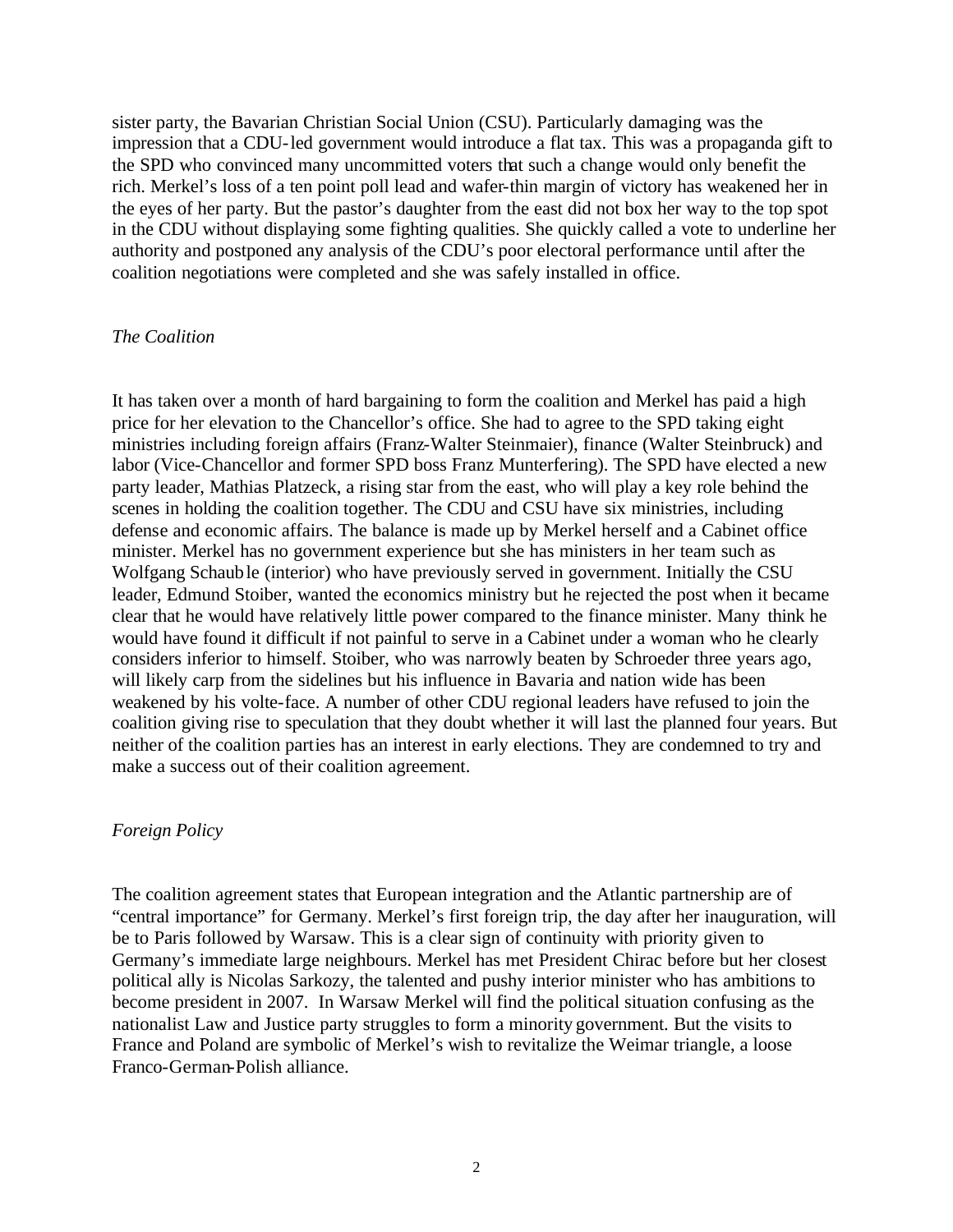Merkel is also on good terms with another Christian Democrat in a key position, Jose Manuel Barroso, President of the European Commission. Europe did not feature too highly in the coalition agreement but Germany takes over the EU presidency in the first half of 2007 and will wish to do a good job. (see below).

It was no secret that Tony Blair had hoped for a clear victory for Angela Merkel, believing that she shared his commitment to liberal economic policies. But Merkel is no Thatcher and her desire to introduce reforms, never strong in the first place, will now be tempered by coalition politics.

Relations with Russia will change. Merkel is unlikely to develop the bonhomie that existed between Schroeder and Vladimir Putin. She will pay more attention to the smaller states in Europe, something Schroeder neglected during his years in office.

George W Bush will be delighted to see the end of Schroeder. But he should not expect that Merkel will follow the US blindly. The coalition agreement recognizes the importance of NATO and transatlantic relations but also points to the necessity of airing disputes openly and in a spirit of friendship and partnership.

#### *European Policy*

The coalition agreement recognizes that Germany has a special responsibility for the maintenance and continuation of European integration. The present crisis, following the no votes in the French and Dutch referenda on the constitutional treaty, should be regarded as an opportunity to re-engage with citizens and concentrate only on the essentials. Germany wants to keep the treaty alive and hopes that the ratification process can be continued in 2006. The coalition will also take a more hard-headed approach to defending Germany's interests in Brussels including another push to get the German language used more. Berlin will pay its fair share into the budget and no more. There will be no drastic reform of the common agricultural policy. Restoring economic growth and increasing productivity are priorities but the agreement is silent on details. The agreement warns some of the new member states not to engage in tax dumping. There should be increased powers for Europol (Europe's fledgling FBI) and Eurojust (dealing with criminal matters). Germany hopes to meet the growth and stability pact criteria by 2007. On enlargement the coalition supports the start of accession negotiations with Turkey but warns that if Ankara does not meet the requirements for membership then it will have to settle for a privileged partnership with the EU. On defens e the agreement accepts the need for a stronger European defense force that is fully compatible with NATO.

#### *Domestic policy*

There is no doubt that the economy will be the central issue that makes or breaks the coalition. The two parties have agreed a package that includes: